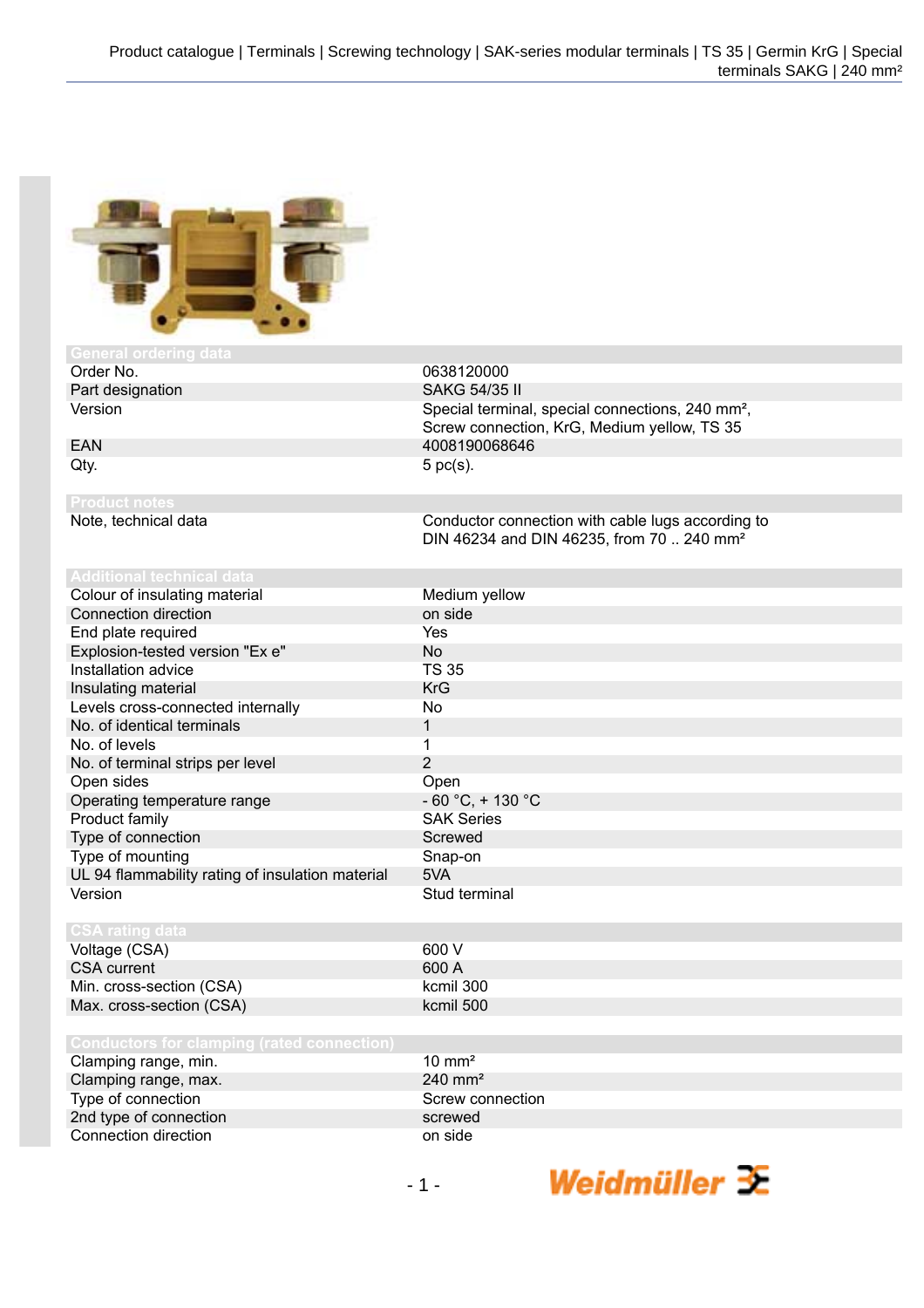| <b>Conductors for clamping (rated connection)</b>                     |                                           |
|-----------------------------------------------------------------------|-------------------------------------------|
| No. of connections                                                    | $\mathbf{1}$                              |
| Clamping screw                                                        | M 16                                      |
| Tightening torque range                                               | 2560 Nm                                   |
| AWG conductor size, min.                                              | kcmil 300                                 |
| AWG conductor size, max.                                              | kcmil 500                                 |
| AWG conductor size, min.                                              | $150$ mm <sup>2</sup>                     |
| AWG conductor size, max.                                              | 253.35 mm <sup>2</sup>                    |
|                                                                       |                                           |
| <b>Dimensions</b>                                                     |                                           |
| Width                                                                 | 54 mm                                     |
| Height of lowest version                                              | 60.5 mm                                   |
| Length                                                                | 122 mm                                    |
| TS 32 offset                                                          | 43.5 mm                                   |
| TS 35 offset                                                          | 61 mm                                     |
|                                                                       |                                           |
| <b>Rating data</b>                                                    |                                           |
| Rated cross-section                                                   | $240$ mm <sup>2</sup>                     |
| Rated voltage                                                         |                                           |
|                                                                       |                                           |
|                                                                       | 415 A                                     |
| <b>Standards</b>                                                      |                                           |
|                                                                       |                                           |
| Pollution severity                                                    | 3                                         |
|                                                                       |                                           |
| <b>UL</b> rating data                                                 |                                           |
| Voltage (UL)                                                          | 600 V                                     |
| Current (UL)                                                          | 380 A                                     |
| Min. cross-section (UL)                                               | kcmil 300                                 |
| Max. cross-section (UL)                                               | kcmil 500                                 |
| Rated impulse voltage<br>Rated current<br>Current with max. conductor | 1,000 V<br>8 kV<br>IEC 60947-7-1<br>415 A |

Approvals institutes



| <b>Classifications</b> |             |
|------------------------|-------------|
| ETIM 2.0               | EC000897    |
| ETIM 3.0               | EC000897    |
| eClass 4.1             | 27-14-11-31 |
| eClass 5.0             | 27-14-11-31 |
| eClass 5.1             | 27-14-11-31 |

### **Similar products**